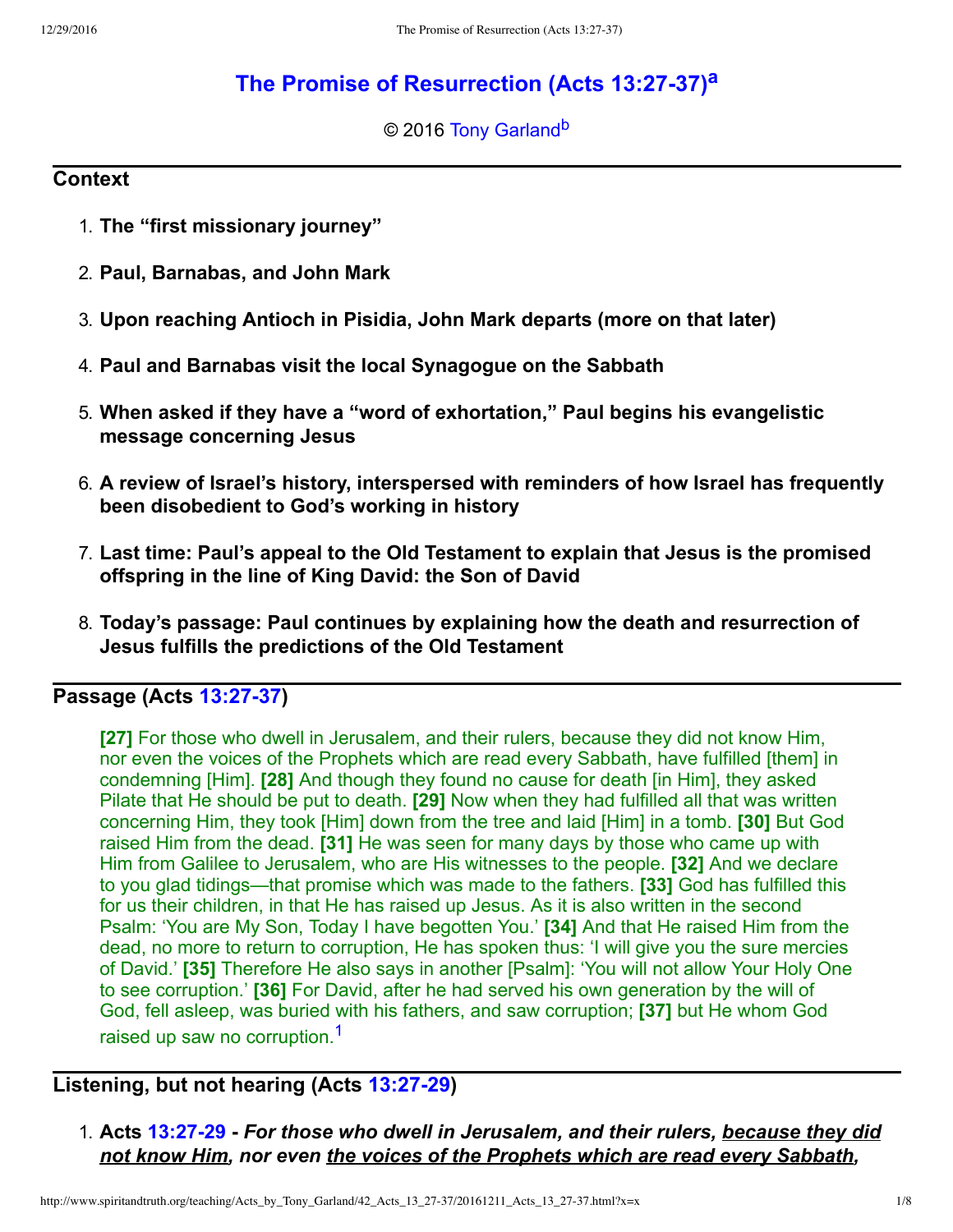*have fulfilled [them] in condemning [Him]. And though they found no cause for death [in Him], they asked Pilate that He should be put to death. Now when they had fulfilled all that was written concerning Him, they took [Him] down from the tree and laid [Him] in a tomb.*

- 2. **Paul is in a synagogue, speaking to Jews—the chosen nation of God—many of whom, as we shall see, will repeat this mistake.**
	- A. Their father's should have know better, but opposed God at almost at every turn
	- B. The fellow Jews in Israel should have known better, but opposed God's offer of the kingdom and crucified Jesus, their king
	- C. The Jews of Antioch in Pisidia should have known better, but the majority will reject God's message of reconciliation preached by Paul

### 3. **Paul gives two reasons they were clueless concerning the will of God**

- A. *because they did not know Him* they were spiritually dead, they had hardened their hearts and were strangers to God
- B. *because they did not know . . . the voices of the Prophets . . . read every Sabbath*
	- I. They dutifully attending Synagogue each Sabbath
	- II. They listened to passages from various Old Testament prophets read aloud each week
	- III. But it was all empty ritual: lifeless religious observance, lacking in substance
		- a. As the Psalmist observed, *they flattered [God] with their mouth, And they lied to Him with their tongue; For their heart was not steadfast with Him, Nor were they faithful in His covenant* (Ps. 78:36-37).
		- b. They were going through the motions without any heart-felt connection with God.
- C. God predicted this very thing in one of the prophet's they would have heard periodically.
	- I. God said, through Isaiah: *. . . Go, and tell this people: 'Keep on hearing, but do not understand; Keep on seeing, but do not perceive.' Make the heart of this people dull, And their ears heavy, And shut their eyes; Lest they see with their eyes, And hear with their ears, And understand with their heart, And return and be healed* (Isa. 6:9-10).
- D. And so the Jews, who heard the Scriptures read every Sabbath, fulfilled the very things predicted by them—all the while clueless concerning their part.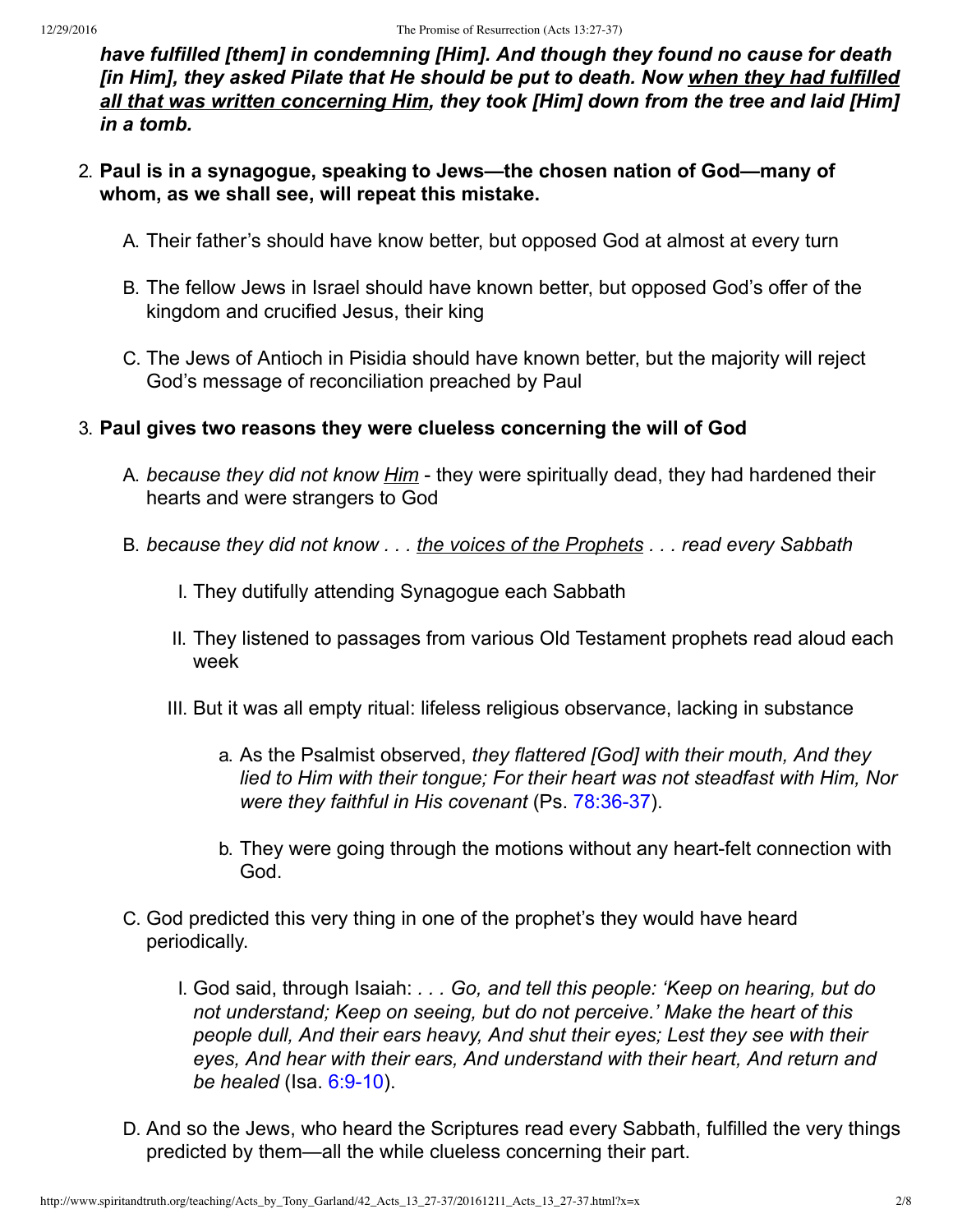- I. Week in and week out, they sat under preaching and teaching from the Old Testament.
- II. But . . . the ears and hearts of the people departed from God.
- III. But . . . the teaching and teachers strayed, compromised, avoided, and subverted the hard sayings of God.
- IV. But . . . it all became little more than a formality, in their ignorance they opposed God while accomplishing the predicted work of His enemies.

## 4. **A similar thing is happening again now . . . in our day.**

- A. Nations who formerly walked by the great light of the Bible, have now grown dull and turned away: England, Canada, the United States.
- B. God's Word has been declared irrelevant, outmoded, unreliable stories suited for a more gullible age.
- C. Our schools, founded on the belief that all people should to be able to read the Bible for themselves, are now strongholds of secular atheism where Biblical instruction is banned.
- D. Our media celebrates and exports atheism, violence, pornography, and sexual deviance.
- E. Our experts remain puzzled why we seem plagued by broken families, food addictions, escalating suicide, violent crime, mass shootings, a dysfunctional justice system, and an increasingly ignorant and fearful population awash in conspiracy theories whichis increasingly turning to drug use for imagined relief.
- F. What was once arguably the greatest nation on earth is now financially, morally, and perhaps politically bankrupt.
- G. The sun has already set on the British Empire—our turn is next.
- H. How well Isaiah's words, which applied to Israel in Paul's day now apply to us: *Make the heart of this people dull, And their ears heavy, And shut their eyes; Lest they see with their eyes, And hear with their ears, And understand with their heart, And return and be healed.*
- I. Healing! How simply we could receive it! But we want none of it!
- <span id="page-2-0"></span>5. **Thus is "the curse of the clueless" — in the sovereignty of God, even those who shake their first at God ultimately contribute to His purposes, although they suffer for it.[2](#page-7-3)**

**Raised from the dead (Acts 13:30-37)**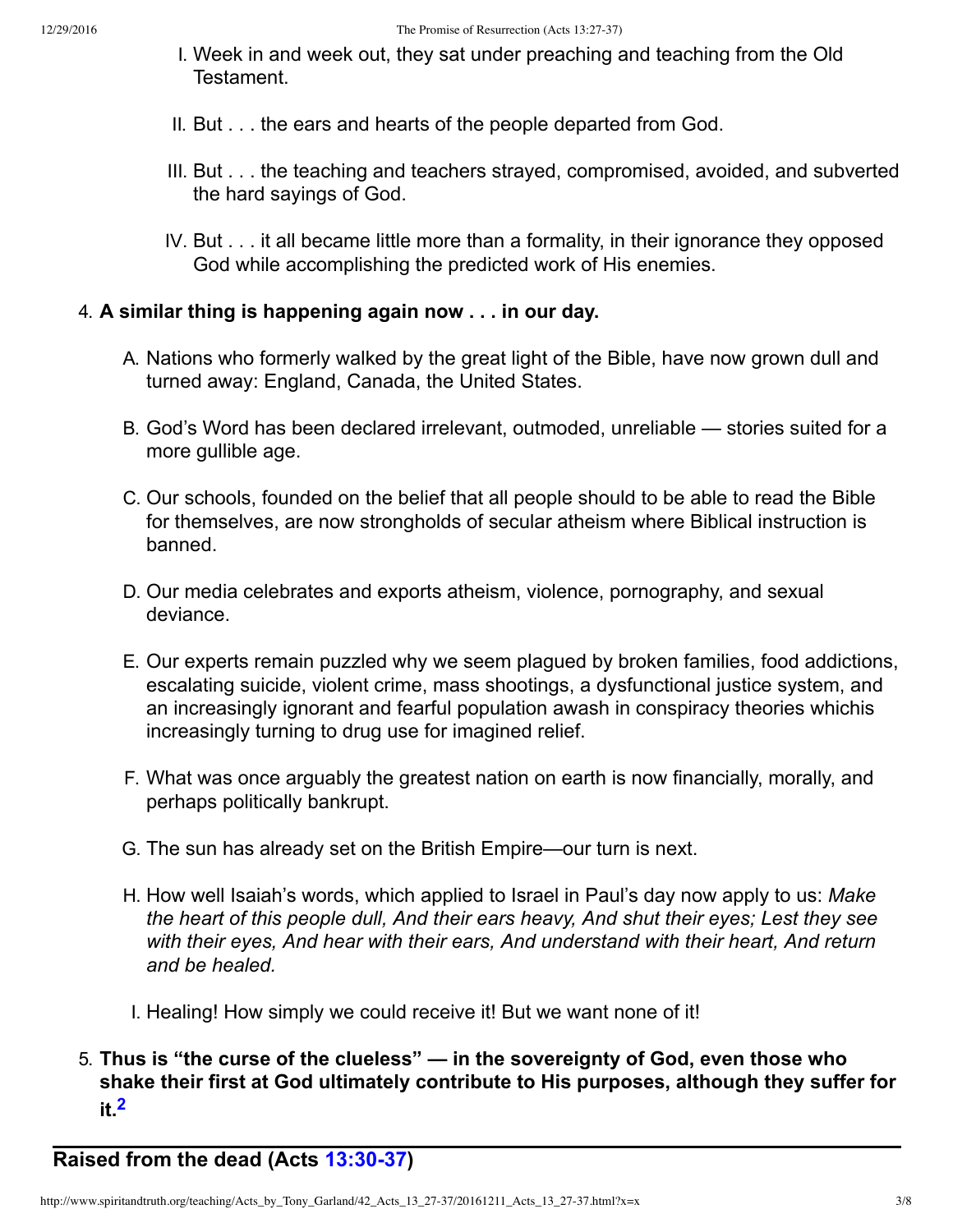- 1. **Acts [13:3037](http://www.spiritandtruth.org/bibles/nasb/b44c013.htm#Acts_C13V30)** *But God raised Him from the dead. He was seen for many days by those who came up with Him from Galilee to Jerusalem, who are His witnesses to the people. And we declare to you glad tidings—that promise which was made to the fathers. God has fulfilled this for us their children, in that He has raised up Jesus. As it is also written in the second Psalm: 'You are My Son, Today I have begotten You.' And that He raised Him from the dead, no more to return to corruption, He has spoken thus: 'I will give you the sure mercies of David.' Therefore He also says in another [Psalm]: 'You will not allow Your Holy One to see corruption.' For David, after he had served his own generation by the will of God, fell asleep, was buried with his fathers, and saw corruption; but He whom God raised up saw no corruption.*
- 2. **Fortunately, there was more to God's plan than the crucifixion—there was the resurrection!**
	- A. Christians are ridiculed for believing that Jesus was raised from the dead.
		- I. Isn't it reasonable to believe that God, wanting to do something truly remarkable, would raise a person from the dead?
		- II. As Paul will ask King Agrippa later in Acts, *Why should it be thought incredible by you that God raises the dead?* (Acts 26:7-8)
		- III. Atheists: resurrection is too far-fetched, but life arising from non-life by pure chance "must have happened."

# 3. **Paul appeals to the OT to show that the resurrection is the fulfillment of Old Testament predictions and promises.[3](#page-7-4)**

- <span id="page-3-0"></span>A. Isaiah
	- I. *And He [God] will destroy on this mountain The surface of the covering cast over all people, And the veil that is spread over all nations. He will swallow up death forever, And the Lord GOD will wipe away tears from all faces; The rebuke of His [people He will take away from all the earth; For the LORD has spoken](http://www.spiritandtruth.org/bibles/nasb/b23c025.htm#Isa._C25V7)* (Isa. 25:7 8)
	- II. *Your dead shall live; [Together with] my dead body they shall arise. Awake and sing, you who dwell in dust; For your dew [is like] the dew of herbs, And the earth shall cast out the dead* (Isa. [26:19](http://www.spiritandtruth.org/bibles/nasb/b23c026.htm#Isa._C26V19))
	- III. In his 53rd chapter, Isaiah describes a righteous servant of God
		- a. *[Who] was taken from prison and from judgment, And who will declare His generation? For He was cut off from the land of the living; For the transgressions of My people He was stricken. And they made His grave with the wicked . . .Yet it pleased the LORD to bruise Him; He has put [Him] to grief. When You make His soul [nephesh] an offering for sin, He shall see [His] seed, He shall prolong [His] days, And the pleasure of the LORD shall*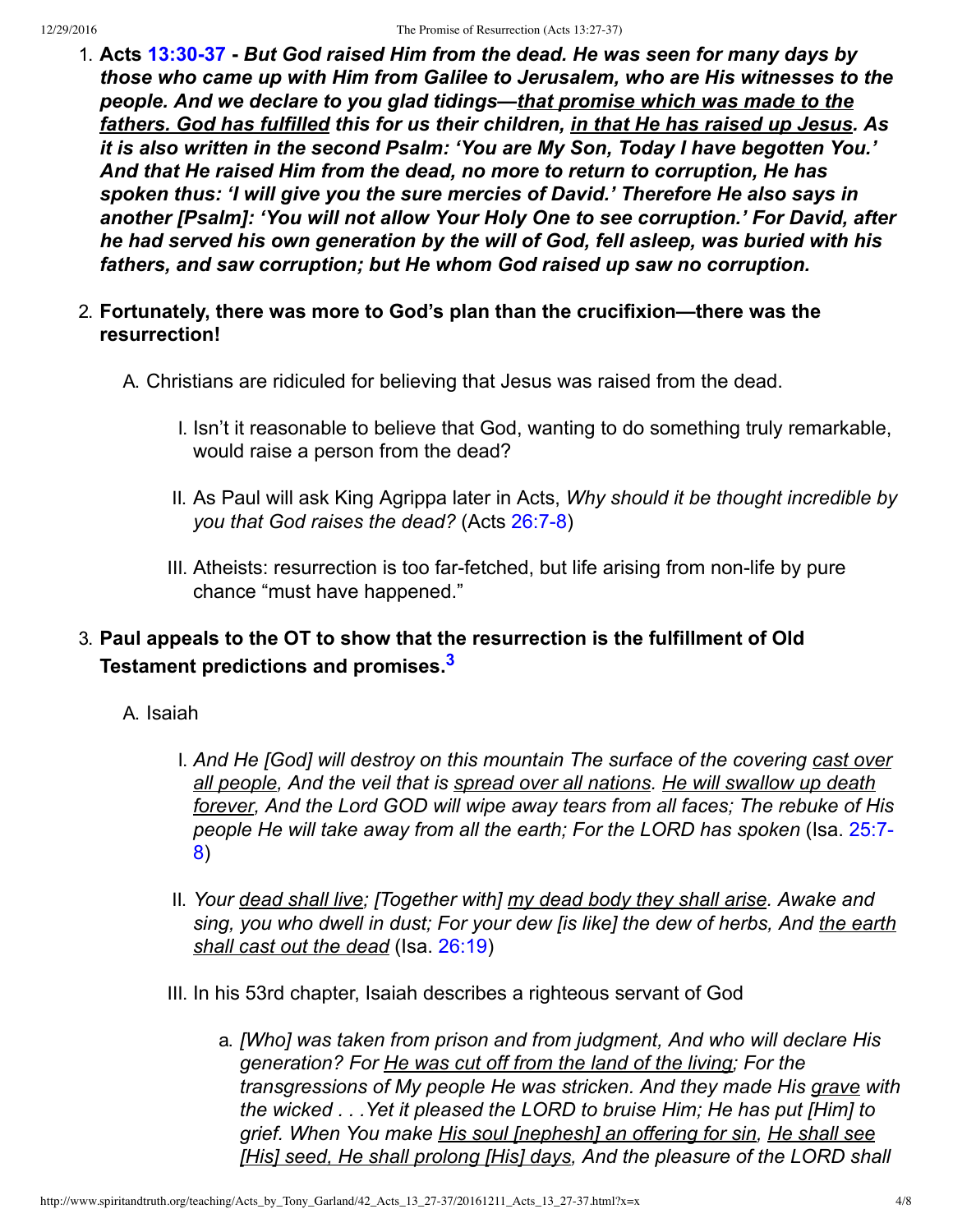#### 12/29/2016 The Promise of Resurrection (Acts 13:27-37)

*prosper in His hand. He shall see the labor of His soul [nephesh], [and] be satisfied. By His knowledge My righteous Servant shall justify many, For He* shall bear their iniquities (Isa. 53:8-11).

- i. A prediction of death
	- $\blacksquare$  Cut off from the land of the living
	- **Stricken**
	- **Given a grave**
	- Put to grief, his soul/life [nephesh] as a sin offering
- ii. A prediction of resurrection
	- $\blacksquare$  He shall see His seed [zera], posterity, offspring how will He do that, having been cut off?
	- $\blacksquare$  He shall prolong His days how is that possible, having been put to death?

### B. Daniel

- I. *And many of those who sleep in the dust of the earth shall awake, Some to everlasting life, Some to shame [and] everlasting contempt* (Dan. [12:2\)](http://www.spiritandtruth.org/bibles/nasb/b27c012.htm#Dan._C12V2)
- II. An initial hint that there are two resurrections

C. Psalm [16](http://www.spiritandtruth.org/bibles/nasb/b19c016.htm#Ps._C16V1)  written by David

- I. *I have set the LORD always before me; Because [He is] at my right hand I shall not be moved. Therefore my heart is glad, and my glory rejoices; My flesh also will rest in hope. For You will not leave my soul [nephesh] in Sheol, Nor will You allow Your Holy One to see corruption* (Ps. [16:810\)](http://www.spiritandtruth.org/bibles/nasb/b19c016.htm#Ps._C16V8)
- II. When examined closely, there are two individuals described: David and a "Holy One."
- III. Why won't the "Holy One" ( [ְיד ִס ֲח](http://www.spiritandtruth.org/fontsu/index.htm) ]*ḥăsîḏeka*]) "see corruption" (or *the pit*, [ת ąח Ćשׁ](http://www.spiritandtruth.org/fontsu/index.htm) [*šāḥaṯ*])?
	- a. Because of His identity as the "Prince of Life"
		- i. Earlier in Acts, on the Day of Pentecost, Peter explained to his listeners, *you denied the Holy One and the Just, and asked for a murderer to be granted to you, and killed the Prince of life, whom God raised from the* dead, of which we are witnesses (Acts 3:14-15)
	- b. As a member of the Trinity, all life originates in Jesus.
		- i. John tells us, *He was in the beginning with God. All things were made through Him, and without Him nothing was made that was made. In Him was life, and the life was the light of men* (John [1:24\)](http://www.spiritandtruth.org/bibles/nasb/b43c001.htm#John_C1V2).
		- ii. All life is dependent, moment-by-moment, upon Jesus.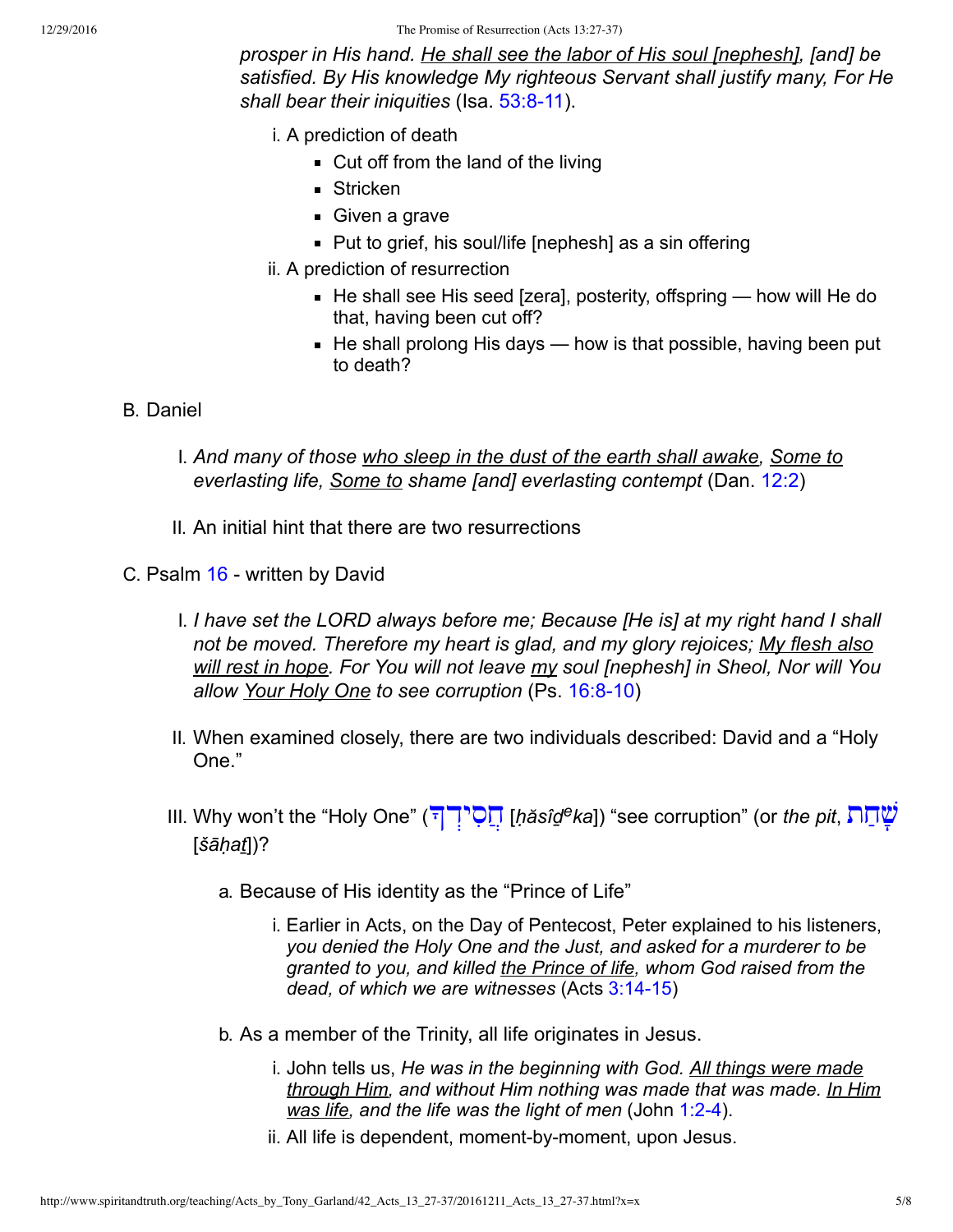12/29/2016 The Promise of Resurrection (Acts 13:27-37)

- *If He should set His heart on it, [If] He should gather to Himself His Spirit and His breath, All flesh would perish together, And man would return to dust* (Job 34:14-15)
- c. Being the source of life itself, it was not possible for death to hold Him.
	- i. As Peter also explained on the Day of Pentecost, *Him, being delivered by the determined purpose and foreknowledge of God, you have taken by lawless hands, have crucified, and put to death; whom God raised up, having loosed the pains of death, because it was not possible that He* should be held by it (Acts 2:23-24).
- 4. **We find Paul presenting this same evangelistic message years later, near the end of the book of Acts.**
	- A. The conclusion of Paul's defense before Festus and King Agrippa in Acts [26](http://www.spiritandtruth.org/bibles/nasb/b44c026.htm#Acts_C26V1)
		- I. *Therefore, having obtained help from God, to this day I stand, witnessing both to small and great, saying no other things than those which the prophets and Moses said would come—that the Christ would suffer, that He would be the first to rise from the dead, and would proclaim light to the [Jewish] people and to the Gentiles* (Acts 26:22-23).

# **The Resurrection of Jesus is the Central event of history**

- 1. **What is it, or should I say, Who is it, that divides B.C. from A.D.?**
- 2. **Which other historical figure or event, can claim such an impact upon the world?**
- 3. **Why has God made the crucifixion and resurrection of Jesus so central?**
	- A. Because ultimately, each individual will answer to God for how they respond to the historical testimony of the resurrection of Jesus of Nazareth.
- 4. **As others have noted, we have only four options for dealing with Jesus: Jesus was either a legend, a lunatic, a liar, or Lord.**
	- A. Legend Jesus never really existed, the gospels are just fables created by the Church for political ends.
		- I. But how does one account for the bold witness, life-long dedication, and eventual martyrdom of the Apostles?
		- II. But how does one account to the detailed predictions woven through the OT and their precise fulfillment within the NT record?
		- III. But how does one account for 66 books penned by 40 authors over hundreds of years — this is a conspiracy theory which beggars the imagination.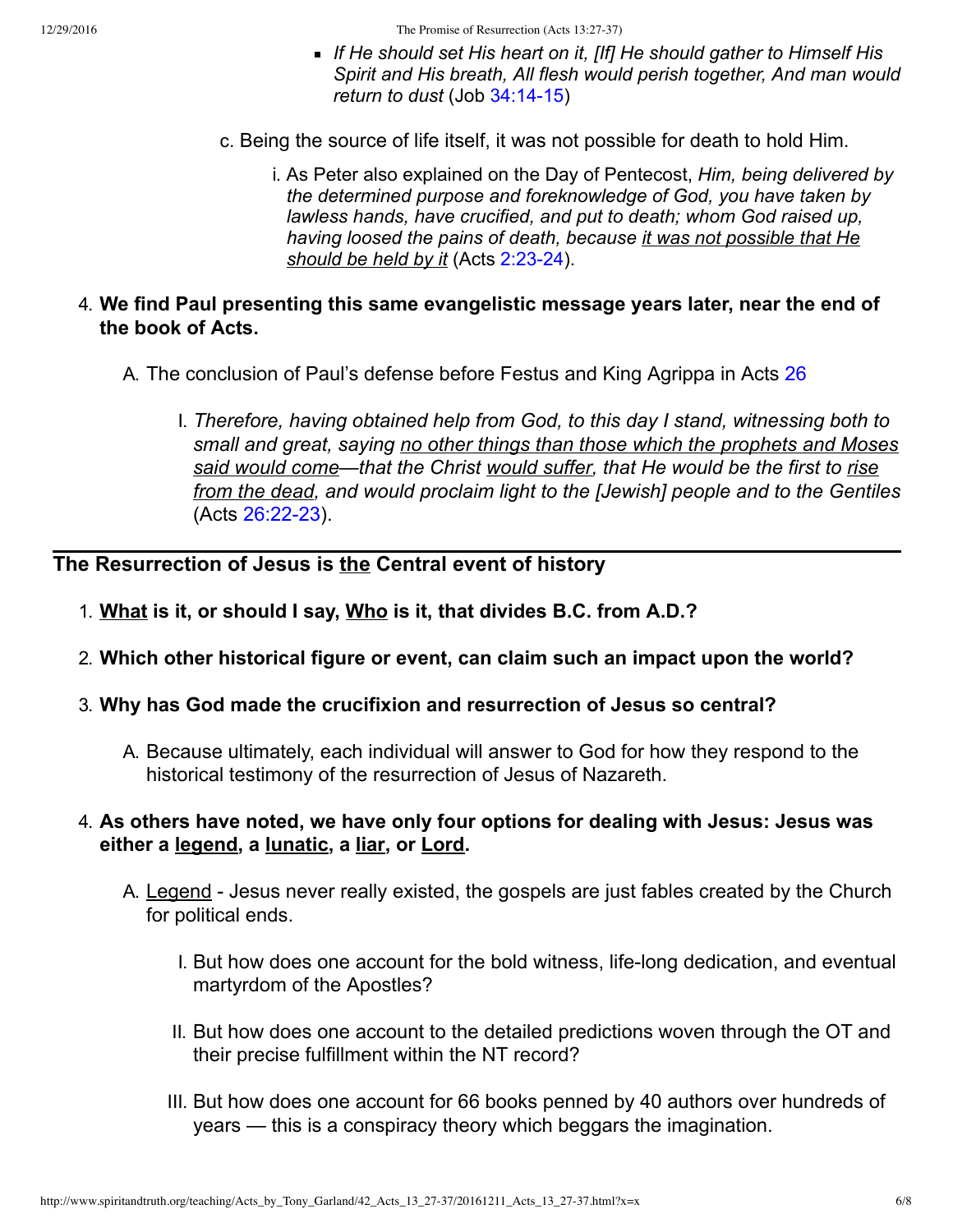- IV. Could the transition from A.D. to B.C. really commemorate an individual who never existed?
- B. Lunatic Jesus was self-deceived, an ascetic crazy deluded into thinking He was God.
	- I. But how does one account for such transcendent teaching?
	- II. But how does one account for a worldview which has turned the world upside down?
	- III. If Jesus is a lunatic, would to God that the whole world would go mad!
- C. Liar Jesus and the early church embellished and lied about what really happened.
	- I. But how to account for the emphasis on truth and honesty?
	- II. How to account for the multiple accounts and witnesses which all interweave so conclusively?
- D. Lord Or, could it be that Jesus is Who He claimed to be, the Lord of Life?
	- I. Here's some lunacy for you . . .
	- II. Arriving several days too late to save His friend Lazarus who was deathly ill, Jesus has a conversation with Lazarus' sister Martha:
		- a. *. . . Martha said to Jesus, "Lord, if You had been here, my brother would not have died. But even now I know that whatever You ask of God, God will give You." Jesus said to her, "Your brother will rise again." Martha said to Him, "I know that he will rise again in the resurrection at the last day." Jesus said to her, "I am the resurrection and the life. He who believes in Me, though he may die, he shall live. And whoever lives and believes in Me shall never die. Do you believe this?"* (John 11:21-26)
		- b. These are not the sage words of some notable rabbi, some gifted "teacher of the world" — equivalent to other pearls of wisdom thought to have been pronounced by various sages.
		- c. No, these are either the words of a legend, a lunatic, a liar, or . . . the Lord of the Universe, the source of all living!
	- III. And so, in closing, I would you the same question Jesus asked Martha: *Do you believe this?*

Sun Dec 11 18:10:02 2016